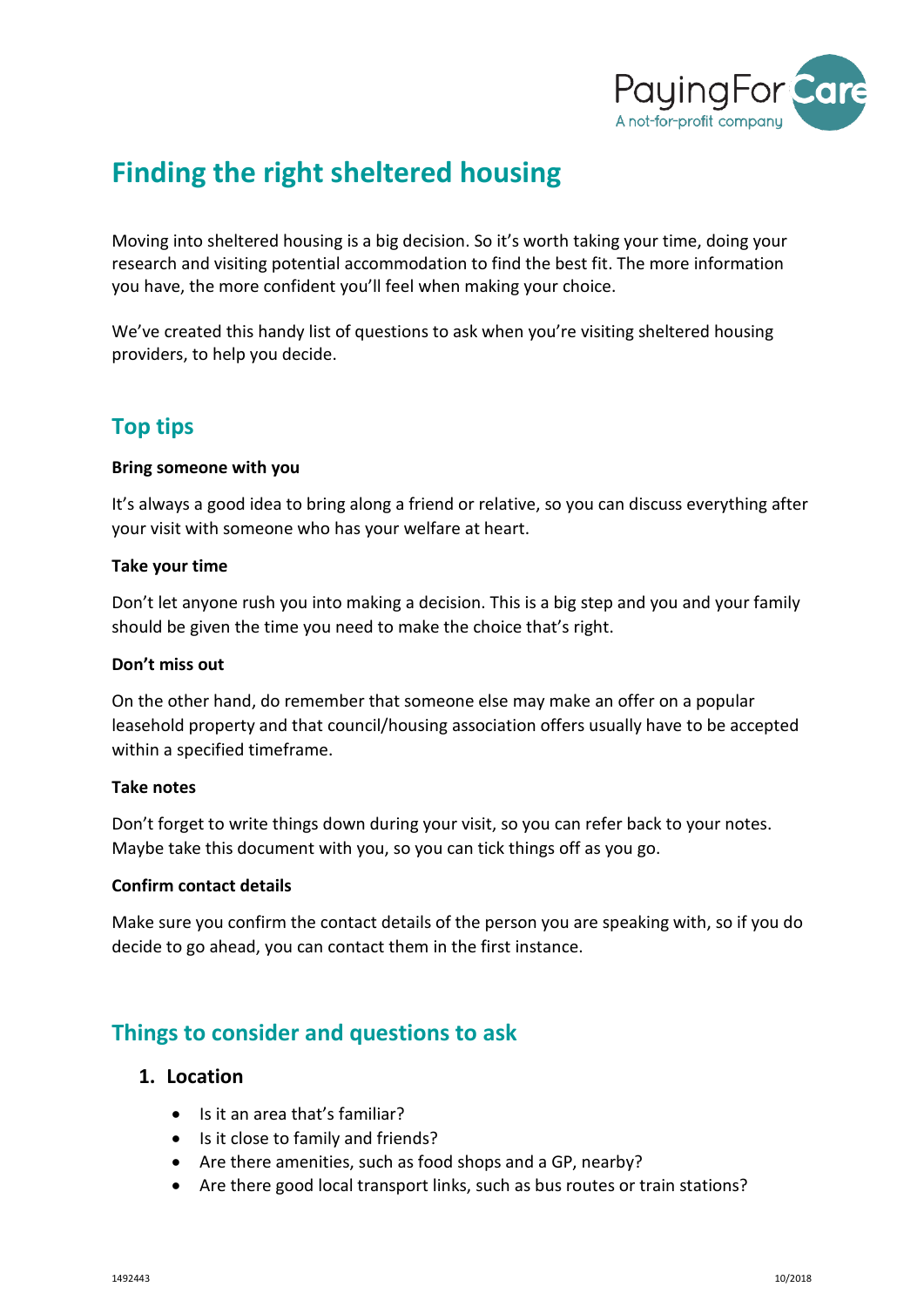

## **2. Size**

- Is the size of the property suitable?
- If downsizing to a smaller property, you'll need to think about what to do with the furniture and possessions you can't transfer to your new home.

## **3. Facilities**

Does the accommodation have all the facilities you need? For example, does it have:

- Suitable appliances?
- A 24-hour alarm system?
- Handrails in the bathroom?
- Allocated parking space?
- A phone line?
- Internet/Wi-Fi?
- Satellite/cable TV?

#### **4. Pets**

- If you have pets, are they allowed in the new property?
- If not, think about what arrangements you'll need to make for your pets.

## **5. Visitors**

- Is it easy for friends and family to visit?
- Is there parking available for visitors?
- Are guests allowed to stay occasionally?
- Does the housing provide guest rooms that can be rented to visitors?
- If so, what are the charges and how are they booked?

#### **6. Emergencies**

- What happens in an emergency?
- How is the alarm system managed?
- Is the alarm call directed to local emergency services, elected family member or a scheme manager?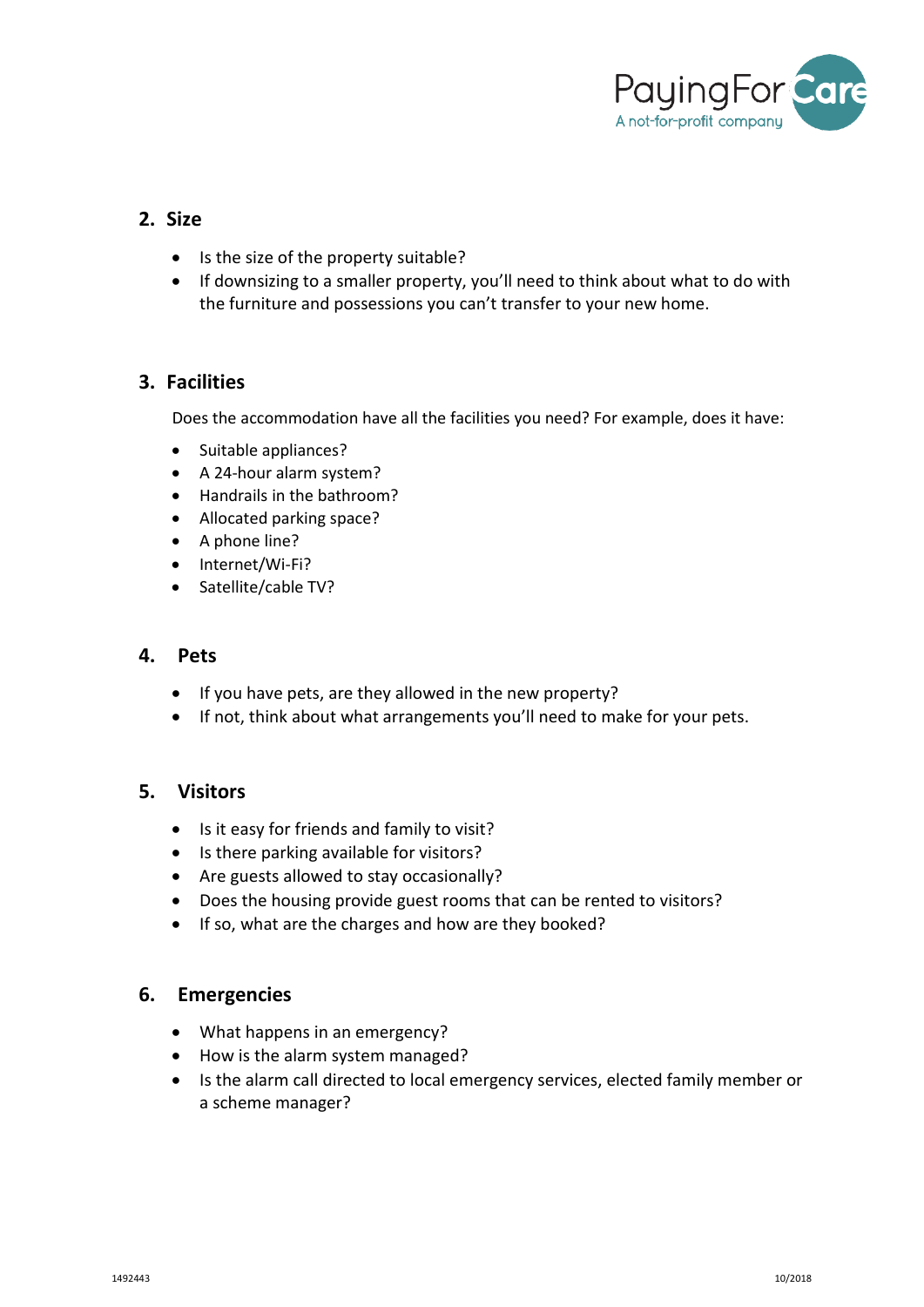

## **7. Care and support**

- Make a list of your care needs and things you need help with to discuss with the manager.
- Is there any provision of personal or medical care along with the accommodation?
- Consider whether you need 'extra care sheltered housing'. It offers some assistance with personal care.

#### **8. The manager**

- Does the manager live on or off-site?
- Does the manager contact residents daily?
- Is the manager full-time or part-time?
- What hours is the manager available to meet with residents?

## **9. Quality of information mark**

• To encourage scheme managers to provide detailed information about their facilities to potential residents and their families, the Elderly Accommodation Counsel (EAC) has developed a 'Quality of Information Mark'. It's worth checking to see if the Scheme Manager has obtained this.

## **10. Association of Retirement Housing Managers membership**

• All management organisations registered with the Association of Retirement Housing Managers (ARHM) should follow its government-approved Code of Practice. This covers issues such as good practice in providing services, including the scheme manager service. It also states that a management organisation should consult residents on all significant issues, hold annual meetings, visit schemes at least quarterly and encourage the setting up of residents' associations. Check to ensure the Scheme Manager is a member of the ARHM?

## **11. Additional costs**

Make sure all additional costs have been considered. It's important to take these into account alongside rent or mortgage payments when you're working out your monthly budget. Additional costs can include:

- Utilities such as gas, electricity and water.
- Service charges for things such as external maintenance, repairs and building insurance.
- Unexpected or hidden charges, for example for making conversions to the property.